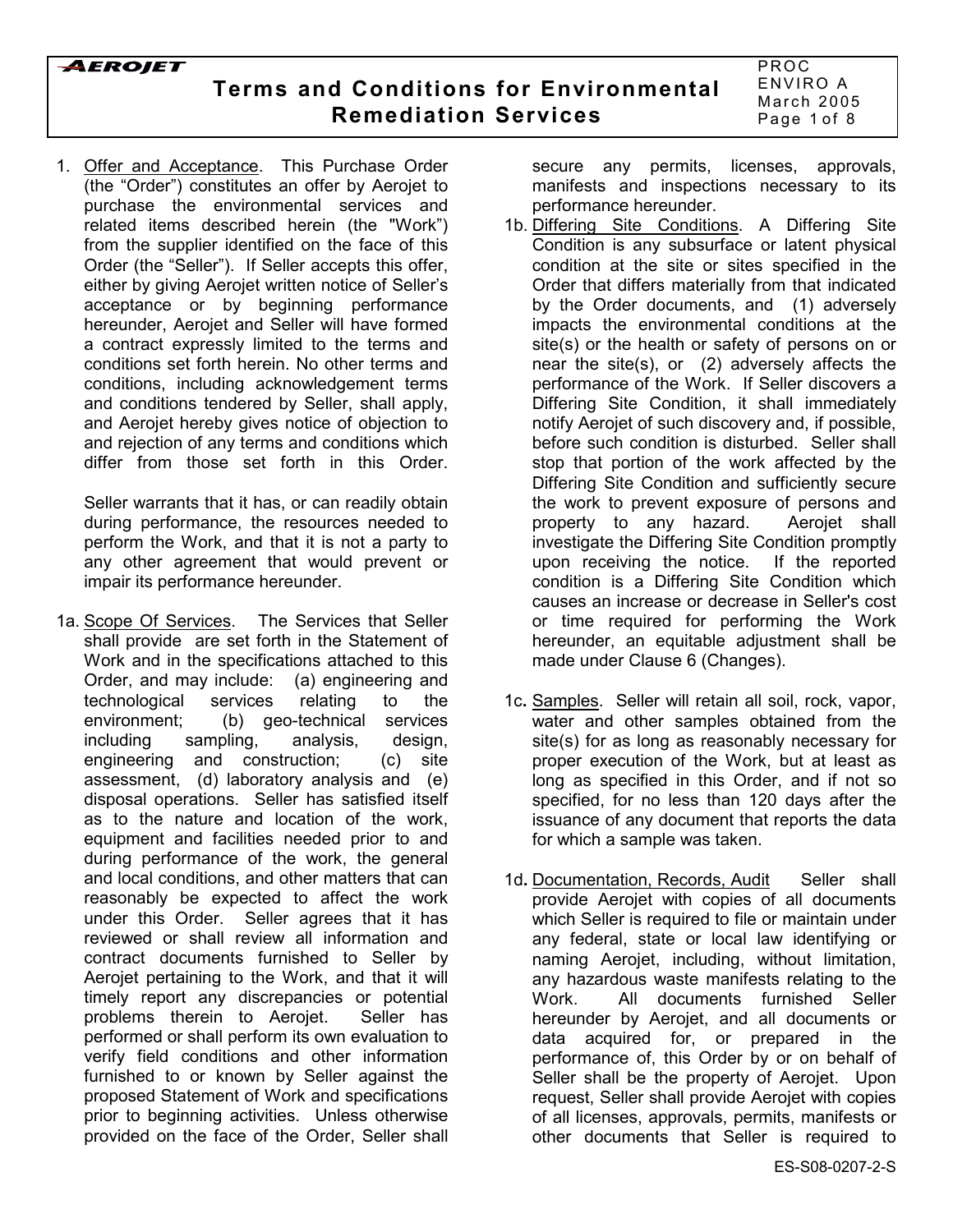# **Terms and Conditions for Environmental Remediation Services**

PROC ENVIRO A March 2005 Page 2 of 8

obtain or maintain for its performance hereunder. Aerojet shall have the right to audit Seller's records and accounts covering costs and charges under this Order at all reasonable times during the course of the Work and for a period of five (5) years following substantial completion of this Order for verification of such costs or charges. Upon the completion of any such audit, the results shall be presented to Seller.

- 2. Governing Law. This Order shall be governed by and construed in accordance with the laws of the State of California, exclusive of its conflicts of law provisions. Any dispute arising hereunder which cannot be resolved except by legal process will be referred to a court of competent jurisdiction in California, without resort to binding arbitration. Seller hereby consents and submits to the exclusive jurisdiction of federal, state and local courts in the State of California.
- 3. Prices. The prices or rates stated on the face of this Order are firm and not subject to escalation. Seller warrants that the prices or rates are at least as low as those being currently quoted by Seller to commercial users for the same services or products in like quantities and under similar circumstances. If Seller makes any price or rate reductions after the date of this Order but prior to any payment date, such reductions will thereafter be applied to this Order. Unless otherwise specified on the face of this Order, the prices or rates are inclusive of packing, delivery and taxes.
- 4. Delivery. Aerojet will not be obligated to accept substitutions, untimely delivery of services or products, deliveries in quantities other than those ordered, or deliveries of non-conforming Work. Any such acceptance by Aerojet of substitutions, untimely deliveries, partial deliveries or deliveries of non-conforming Work shall not waive the schedule set forth in this Order. A failure to comply with the schedule, or any extension thereof, may be considered a material breach of this Order.

Seller will immediately give written notice to Aerojet of any actual or potential cause or event which threatens the timely performance of the Work. Aerojet reserves the right to require special execution or delivery of the Work by any means necessary for Seller to satisfy the schedule specified herein, and Seller shall pay any increased cost. Unless otherwise specified on the face of this Order, Seller retains the risk of loss or damage in transit of products supplied hereunder until receipt of conforming products at Aerojet's requested destination.

5. Invoices. Unless otherwise specified on the face of this Order, payment terms shall be net 30 days from acceptance of the Work and the receipt of a separate invoice for each delivery, containing the following information: (a) Seller's name; (b) the name and address for remittal of payment; (c) Invoice number and date; (d) Order number and line item number; and (e) Description of the Work, quantity, unit of measure, unit price or rate, and extended total.

Aerojet may make adjustments to amounts invoiced by Seller for shortages, rejections, or other failure to comply with the requirements of this Order, and will notify Seller of any such adjustments. Aerojet will take advantage of any discounts incorporated herein, or those stated on individual invoices, whichever is more favorable. The first day of any discount period shall be the first working day of Aerojet following acceptance of the Work and receipt of a proper invoice.

5a. Payments. Seller shall be paid for labor and materials, as follows: A. Labor:

The amount computed by multiplying the applicable hourly rate(s), as set forth in this Order, by the corresponding number of direct labor hours performed. The rates shall include all overhead, general and administrative expenses, and profit. Fractional parts of an hour shall be payable on a prorated basis to tenths of an hour. Invoices may be submitted once each month, or at more frequent intervals if approved by Aerojet. Seller will substantiate invoices by evidence of actual payment and by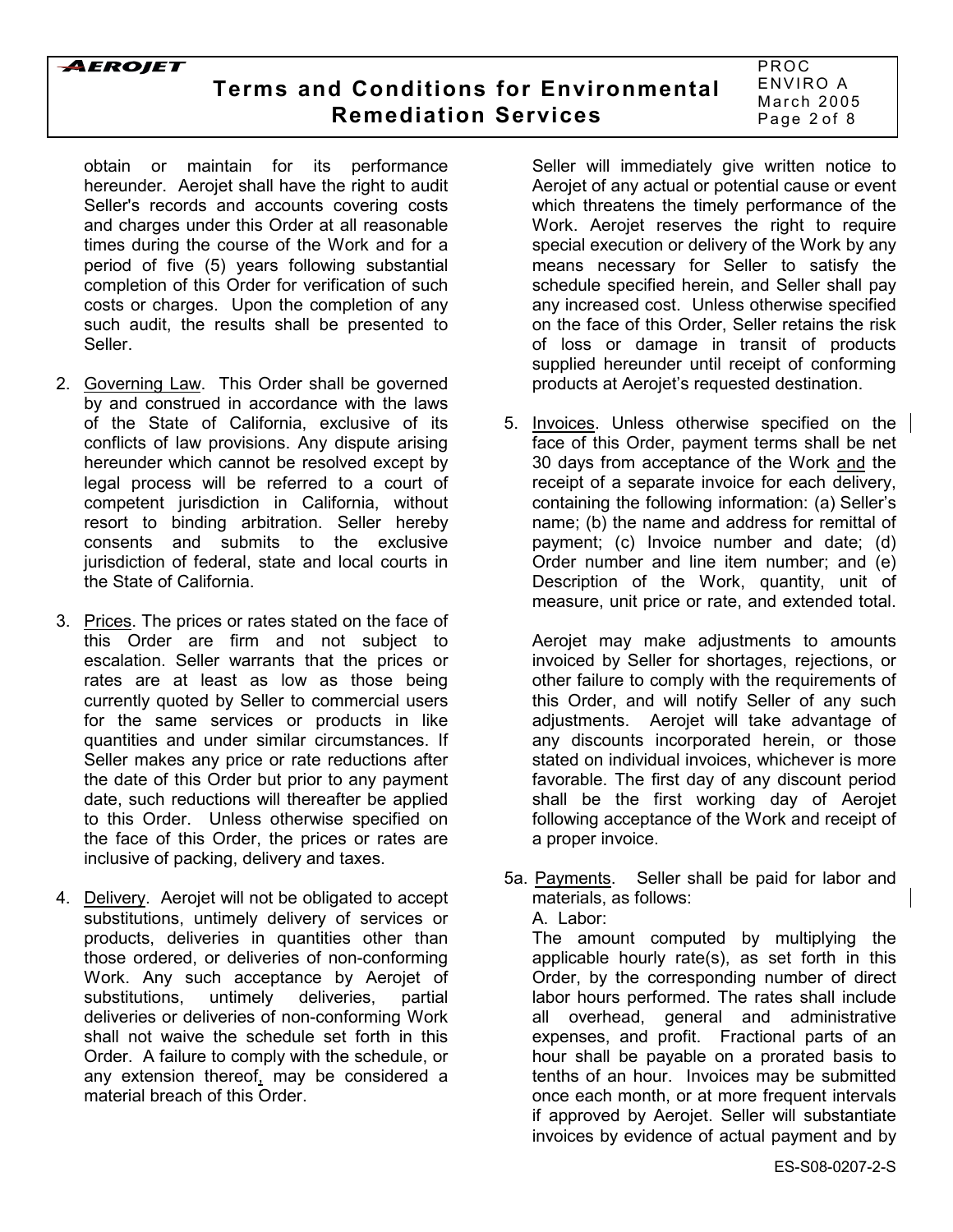PROC ENVIRO A March 2005 Page 3 of 8

individual daily timecards, or such other substantiation as may be acceptable to Aerojet.

#### B. Overtime:

Unless otherwise specified, the hourly rate(s) set forth in this Order shall not be modified because Seller performed work on an overtime basis unless overtime rates are provided for in this Order and overtime work is approved in advance by Aerojet.

### C. Materials and Subcontracts:

Allowable costs of materials shall include reasonable and allocable material handling or indirect costs allocated to materials in accordance with the Seller's usual accounting practices. Seller shall support all material costs claimed by submitting paid invoices or storeroom requisitions, or by other substantiation acceptable to Aerojet. The price of subcontracts which are authorized pursuant to the "Assignment and Subcontracts" clause hereof shall be reimbursable costs hereunder. Reimbursable cost of subcontracts shall be limited to the amounts actually required to be paid by Seller to the subcontractor and shall not include any costs for placing, administration or supervision of the subcontract. The Seller shall, to the extent of its ability, procure materials at the most advantageous prices available with due regard to securing prompt delivery of satisfactory materials, and take all cash and trade discounts, rebates, allowances, credits, salvage, commissions and other benefits.

5b. Estimated Cost. It is estimated that the total cost for the performance of the Work will not exceed the ceiling price set forth on the face of the Order, and the Seller agrees to use its best efforts to perform the work specified herein within such ceiling price. If Seller has reason to believe that the costs which will accrue in the performance of this Order in the next thirty (30) days, when added to the costs previously accrued, will exceed eighty-five percent (85%) of the ceiling price then set forth herein, Seller shall notify Aerojet to that effect, giving a revised estimated total price, with supporting data.

Aerojet shall not be obligated to compensate Seller in excess of the ceiling price set forth in this Order, and the Seller shall not be obligated to continue performance when its allowable costs would exceed the ceiling price, unless Aerojet notifies Seller in writing that such ceiling price has been increased. When and to the extent that the ceiling price set forth in this Order has been increased, any labor hour and material costs incurred by Seller in excess of the ceiling price prior to the increase shall be allowable to the same extent as if such labor hour and material costs had been incurred after such increase.

- 5c. Final Payment and Release. Upon receipt of the final invoice and supporting data, and providing Seller is in compliance with all provisions of this Order, Aerojet shall pay any balance due and owing Seller. Seller and its assignees shall execute and deliver, at the time of and as a condition precedent to final payment, a release discharging Aerojet and its officers and directors from all liabilities, obligations, and claims of Seller or its successors in interest arising out of or under this Order, subject only to: (1) Defined claims in stated amounts or estimated amounts where the amounts are not susceptible of exact statement; (2) Claims, together with reasonable expenses, incidental thereto, based upon the liabilities of Seller to third parties arising out of the performance of this Order, which are not known to Seller on the date of execution of the release, but as to which Seller gives notice in writing to Aerojet not more than one (1) year after the date of the release or the date Aerojet tendered final payment, whichever is earlier; and (3) Claims for reimbursement of costs (other than expenses or liabilities of Seller by reason of its indemnification of Aerojet against infringement), including reasonable expenses incidental thereto, incurred by Seller under the provisions of this Order relating to patents, trademarks and copyrights.
- 6. Changes. Aerojet, by written directive by or through its Procurement Representative, may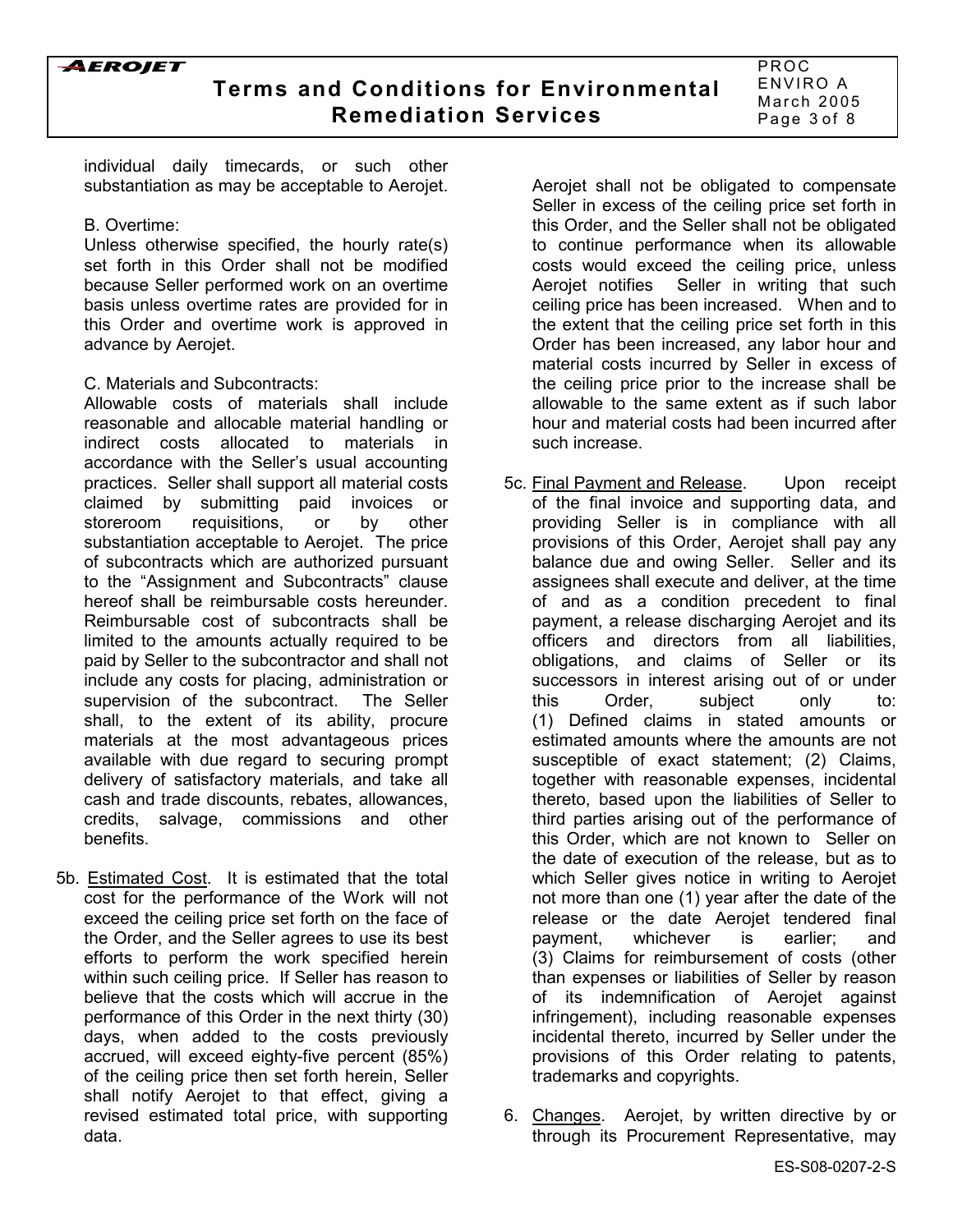make changes at any time and from time to time, without notice to sureties, if any, in the drawings, designs or specifications, statement of work, packaging, delivery or destination, Aerojet- furnished property, and quantity or schedule, and Seller shall immediately comply therewith. If any such change causes a material increase or decrease in the cost of or time required for the performance of any part of this Order (whether or not changed by the directive), an equitable adjustment will be made to the price(if applicable) or delivery schedule or both, and this Order will be modified in writing accordingly. Seller shall give notice of additional costs or schedule change within ten (10) days of receipt of any change, and submit a claim for equitable adjustment within 30 days. Nothing in this paragraph 6, including any disagreement as to the equitable adjustment to be made, shall excuse Seller from diligently proceeding with the Order as changed. The right to an equitable adjustment shall be Seller's sole and exclusive remedy for a change hereunder.

Additionally, Aerojet may issue an order to stop work hereunder, in whole or in part, for up to 120 days. Seller shall continue with the part of the Order not delayed, and for the part delayed, immediately stop work and mitigate the incurrence of additional costs, and cause its subcontractors and suppliers to immediately stop work and mitigate the incurrence of their additional costs. This event shall be treated as a change pursuant to this paragraph 6. Aerojet may then restart the delayed part of the Order within 120 days, or cancel it pursuant to paragraph 16.

7. Hazardous Materials. Seller, and its agents and subcontractors, will comply with all applicable local, state, federal and foreign laws and regulations governing the safety, environmental protection, labeling, packaging and transportation, and performance of the Work. If chemicals are supplied hereunder, Seller must furnish current Material Safety Data Sheets and any later updates, certify that the chemicals are listed on the Toxic Substances Control Act inventory, and affix appropriate warning labels.

8. Warranty of Goods. Seller warrants that goods supplied hereunder are new, of the grade and quality specified, free from liens and encumbrances, non-infringing, and that Seller has good title.

If the goods are supplied to Seller's samples, specifications or product descriptions, Seller warrants that the goods are free from defects in design (to the extent design is Sellerís responsibility), and materials and workmanship, will be merchantable and fit for the intended purpose if Seller has supplied to Aerojetís stated purpose, and conform to Seller's samples, specifications or product descriptions and all other requirements of this Order. All other warranties, express, statutory and implied, are hereby excluded and disclaimed.

If the goods are supplied to Aerojet's samples, specifications or product descriptions, however, Seller warrants only that the goods are free from defects in design (to the extent design is Seller's responsibility), materials and workmanship, and conform to the other requirements of this order. All other warranties, express, statutory and implied, including the warranties of merchantability and fitness for the intended purpose, are hereby excluded and disclaimed.

Seller shall, at its expense and option, repair or replace any nonconforming goods. If, after notice, Seller fails to promptly correct the nonconformity, Aerojet may do so without further notice and Seller shall reimburse Aerojet for all costs thereof, or if Aerojet is unable to effect such repair or replacement, Seller shall promptly refund to Aerojet the full purchase price paid for all such products. Seller shall be responsible for consequential damages incurred as a result of its breach of this warranty, and not caused by the fault or negligence of Aerojet.

These warranties will survive acceptance, payment and subsequent use or resale of the goods by Aerojet. No Exception To These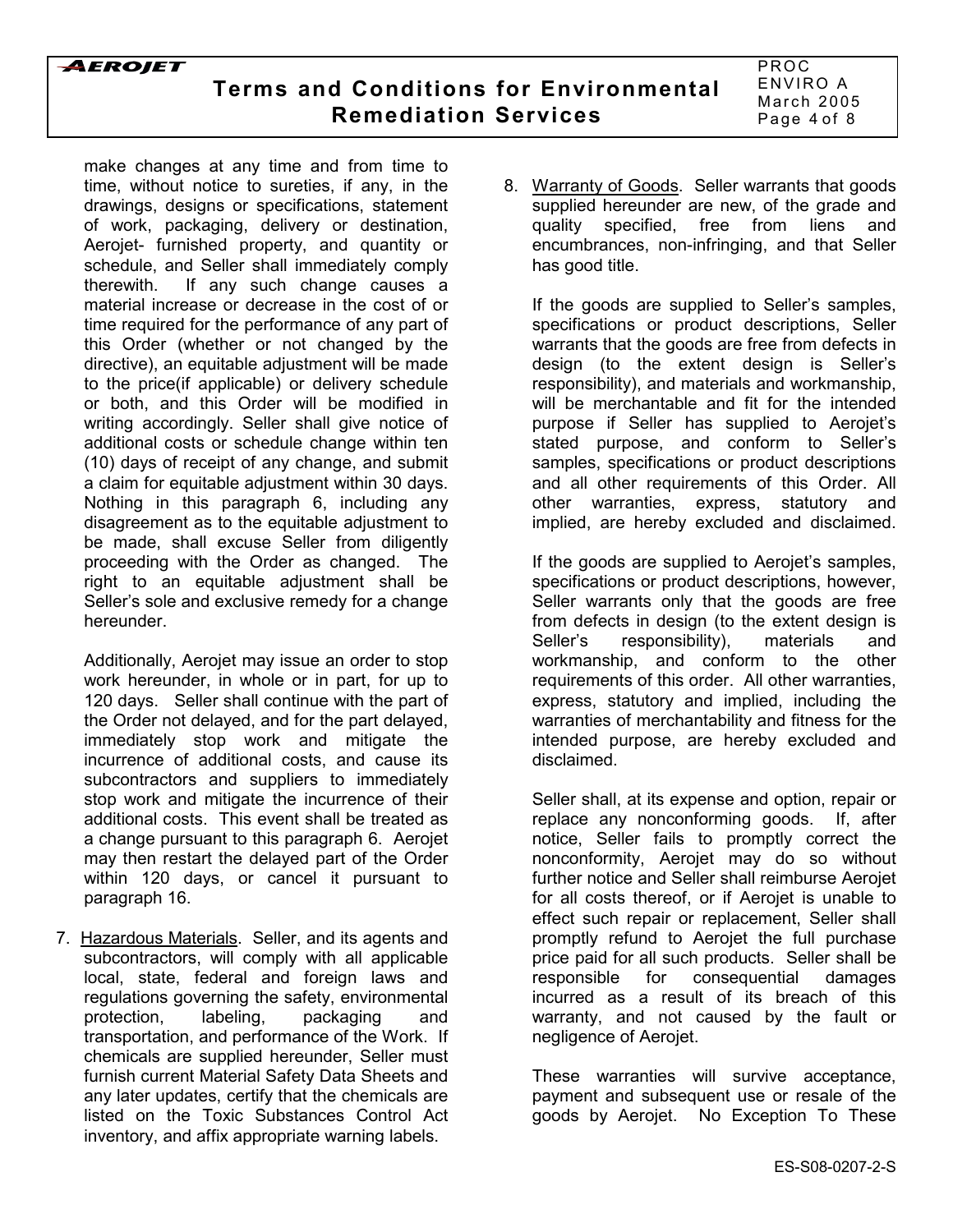### **Terms and Conditions for Environmental Remediation Services**

PROC ENVIRO A March 2005 Page 5 of 8

Warranty Terms Shall Be Effective Unless Noted On The Face Of This Order.

9. Warranty of Services. Seller warrants that it has the capability, experience and means to provide the services required hereunder, and that such services will be performed in a diligent and professional manner, consistent with the accepted standards and practices of environmental engineering or remediation firms in the national environmental services industry, and in accordance with applicable federal, state and local laws, regulations and ordinances, and that it will utilize only the licensed or permitted treatment, storage or disposal facilities designated by Aerojet for use hereunder. Seller further warrants that all services provided hereunder shall conform to the requirements of this Order.

Seller shall, at its expense and option, reperform any nonconforming services. If, after notice, Seller fails to promptly correct the nonconformity, Aerojet may do so without further notice and Seller shall reimburse Aerojet for all costs thereof, or if Aerojet is unable to effect such correction, Seller shall promptly refund to Aerojet the full purchase price paid for such services. Seller shall be responsible for consequential damages incurred as a result of its breach of this warranty, and not caused by the fault or negligence of Aerojet. These warranties will survive acceptance and payment by Aerojet. **No Exception To These Warranty Terms Shall Be Effective Unless Noted On The Face Of This Order.**

10. Inspection/Acceptance of the Work. Aerojet or its customers may inspect or test the Work at Seller's or Aerojet's place of business to verify compliance with the requirements of this Order. Inspection or payments prior to delivery do not constitute final acceptance. Return of nonconforming goods shall be at Seller's risk and expense at the full invoice price plus applicable transportation charges.

Aerojet reserves the right to use MIL-STD 105 or equivalent sampling plans for the acceptance or rejection of supplies. If a lot is rejected by this sampling procedure, the entire lot may be returned to Seller for screening at Seller's expense or, at Aerojet's option, screened by Aerojet at Seller's expense.

11. Sellerís Indemnity. Seller warrants that it has complied, and will comply, with all federal, state and local laws, regulations and directives that may relate to this Order, and that Seller shall obtain all permits or licenses required for the manufacture, sale, shipment and installation of the goods, or for the provision of the services, ordered hereunder.

Seller agrees that any services to be rendered or goods to be furnished by Seller under this Order shall be rendered or furnished as an independent contractor, and is at Seller's risk as to the methods, processes, procedures and conduct of the work. Seller shall be solely responsible for understanding the methods, processes, procedures and conduct of the work, including control of the associated hazards thereof, to assure the safety of its performance and that of its subcontractors and suppliers under this Order, and for the protection of all persons, premises or facilities involved in said performance, whether on Seller's property, Aerojet's property or elsewhere.

Seller will indemnify, defend, and hold harmless Aerojet and its duly authorized representatives, including Officers and Directors, from and against any and all losses, liabilities, damages, claims, demands, liens, subrogation, suits, actions, sanctions, expenses and administrative or other proceedings, including court costs and reasonable attorneys fees, to the extent arising from the performance of Seller's work, or that of its subcontractors or suppliers, and resulting or alleged to have resulted from any defect in design, workmanship or materials, or from any negligence or malfeasance, or from any breach of applicable laws, regulations, safety standards or directives, but excluding Aerojet's sole negligence or willful misconduct. Seller will promptly advise Aerojet of any such suit, action or proceeding which may be brought or threatened against Aerojet or Seller and, at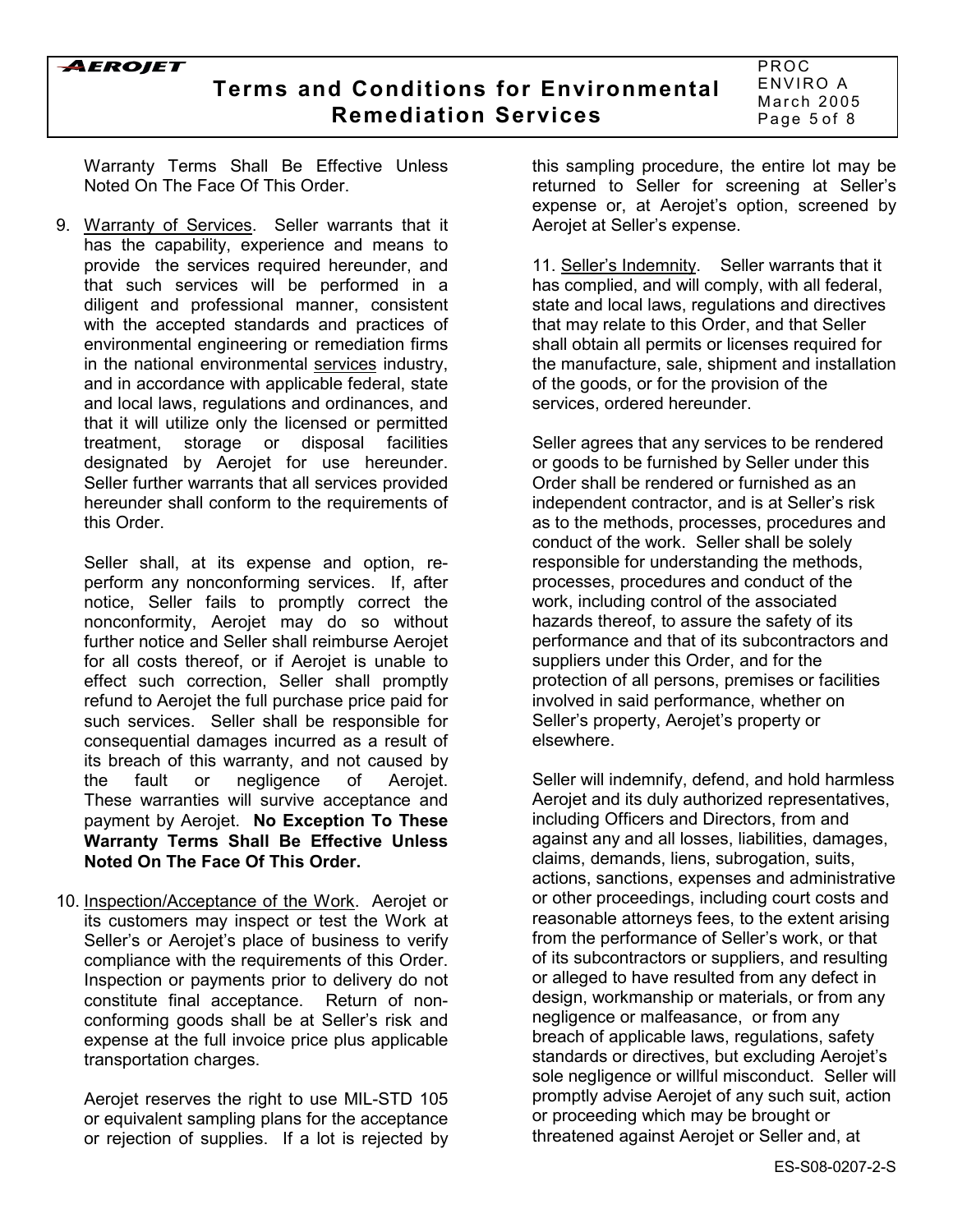## **Terms and Conditions for Environmental Remediation Services**

PROC ENVIRO A March 2005 Page 6 of 8

Aerojet's election and request, assume full responsibility for its defense. The provisions of this paragraph shall survive the termination, cancellation or completion of this Order.

- 12. Insurance Requirements. Before performing any work on Aerojet's premises, Seller will obtain, and thereafter maintain, the following insurance: (a) Workers' Compensation and Employerís Liability Insurance in the amount of \$500,000 or the minimum limits required by law, whichever is greater, with waiver of subrogation in favor of Aerojet; (b) General Liability Insurance (including contractual, products and completed operations coverage) with bodily injury limits of at least \$1,000,000 per occurrence and \$1,000,000 annual aggregate and with property damage limits of \$1,000,000 per occurrence; (c) Environmental Impairment Liability (sudden and non-sudden occurrences) in the amount of \$10,000,000; and (d) Automobile Liability Insurance with bodily injury limits of at least \$1,000,000 for any injuries to any person, \$1,000,000 for any one accident involving two or more persons, and property damage of not less than \$1,000,000 per accident. Such insurance shall be primary to any other insurance maintained by Aerojet. Seller assures that the foregoing insurance will identify Aerojet as a certificate holder and named as an additional insured, and, upon Aerojetís request, Seller will provide a certificate of insurance evidencing such coverage. Seller also assures that the certificate will provide ten (10) days notice to Aerojet prior to cancellation of, or material change in, the coverage. Seller agrees that such insurance will be maintained for a period of three (3) years following completion of the Work.
- 13. Assignment. This Order may not be assigned by Seller without the prior written consent of Aerojet, which consent will not be unreasonably withheld. Seller may not subcontract all or any substantial part of this Order without the prior written permission of Aerojet except to the extent disclosed in Seller's proposal. Any attempted assignment by Seller of rights or accounts under this Order shall be sufficient

grounds for Aerojet to demand assurance of performance by Seller. A failure by Seller to timely and reasonably satisfy such demand may be treated by Aerojet as a repudiation of this Order.

- 14. Waiver and Severability. No waiver of any right or remedy in respect to any occurrence or event on one occasion will be deemed a waiver of such right or remedy on any other occasion. The invalidity or unenforceability of any part of this Order shall not affect or impair the validity or enforceability of any other part.
- 15. Offsets. Aerojet may offset against payment otherwise due Seller any amounts, whether under or outside this Order, that Aerojet claims in good faith to be due from Seller .
- 16. Cancellation of Order. Aerojet may, by written notice to Seller, cancel this Order, in whole or in part, due to (a) Seller's material breach of any term of this Order, or Seller's insolvency, or the suspension of business operations or other condition which materially impairs Seller's ability to perform this Order, or (b) at Aerojet's option. Seller shall continue performance of this Order to the extent not cancelled.

In the event of cancellation under (a) above (Default): Aerojet may purchase, in a commercially reasonable manner, substitute products or services for those required by this Order and Seller shall be liable for any excess costs of procurement therefore. Aerojet may also require Seller to promptly and reasonably deliver any completed or partially completed Work, and shall have the right to manufacture the unfilled portion of this Order. Notwithstanding the foregoing, Seller shall not be liable to Aerojet for excess reprocurement costs if, except with respect to Sellerís subcontractors. Seller's default is due to circumstances beyond its reasonable control and without its fault or negligence. If the failure to perform is caused by a subcontractor but from causes beyond the reasonable control and without the fault or negligence of both Seller and the subcontractor, Seller shall not be liable for excess reprocurement costs unless the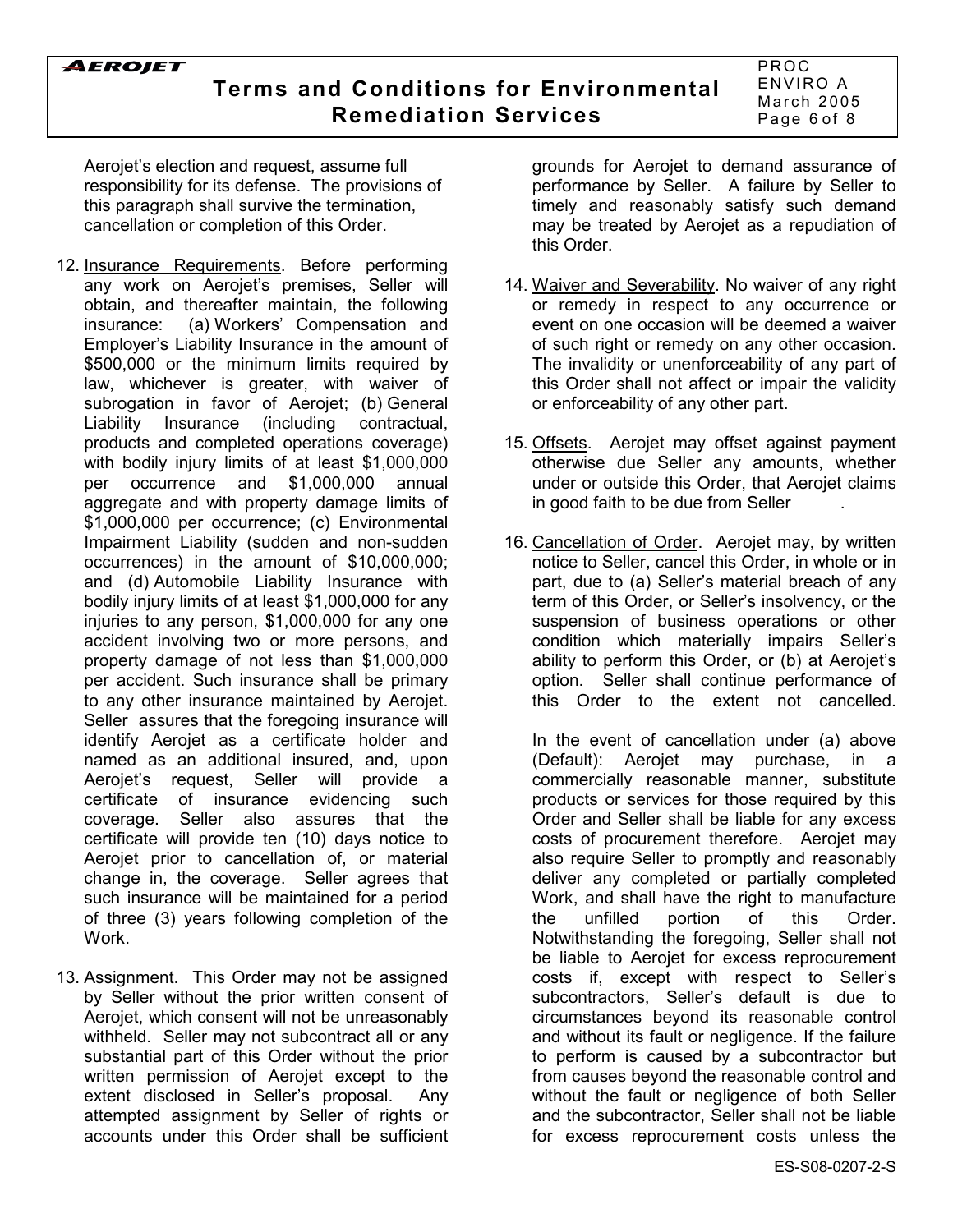# **Terms and Conditions for Environmental Remediation Services**

PROC ENVIRO A March 2005 Page 7 of 8

supplies or services were reasonably obtainable from other sources in sufficient time to permit Seller to meet the delivery schedule. However, no cause shall constitute an excusable delay hereunder unless Seller has notified Aerojet in writing of the existence of such condition within ten (10) days of its inception. Further, If a cancellation is commenced under (a) for default and it is later determined that Seller was not in default, the cancellation will be treated as one for Aerojet's convenience under (b)

In the event of cancellation under (b) above (Convenience): Seller shall immediately stop work and shall cause its suppliers and subcontractors to immediately stop work. Subject to the terms of this Order, Seller shall be paid a percentage of the Order price reflecting the percentage of the work performed prior to the notice of termination, plus reasonable charges that Seller can demonstrate to the satisfaction of Aerojet, using its normal accounting practices, resulted from the cancellation. Seller shall not be paid for any work performed or costs incurred which reasonably could have been avoided, or for work performed in advance of Sellerís requirements hereunder.

17. Seller's and Aerojet's Information, Publicity. Any information, data or know-how which either party hereto has disclosed or may disclose to the other incident to this Order shall not, unless otherwise specifically agreed upon in writing, be deemed confidential or proprietary, and therefore shall be acquired free from any restriction other than restrictions imposed by intellectual property rights. Seller hereby grants to Aerojet an irrevocable, worldwide, fully paid up license to any data owned, controlled or generated by Seller under this Order which is necessary to Aerojet's use of the Work.

No publicity, advertising or other public use of the existence, purpose or any information supplied to Seller by Aerojet under this Order shall be released by Seller without Aerojet's prior written consent.

18. Aerojet Property. Seller shall be responsible and accountable for Aerojet property furnished Seller hereunder, and shall be deemed an insurer thereof. Seller shall use such furnished property only in the performance of this Order, and shall return any such property not properly expended in the performance of this Order promptly at Aerojetís request or at completion, in as good condition as when received, reasonable wear and tear excluded.

Seller's final invoice and packing sheet must contain the statement "All materials, tooling, parts and other property furnished or acquired and paid for under this Order, except that which was properly expended in this Order or replaced by Seller, has been returned in the form of parts, tooling or unused material." Aerojet reserves the right to retain ten per cent (10 %) of the total amount of Seller's invoices until the requirements of this clause have been met by Seller.

19.Rights and Remedies. The rights and remedies provided in these terms and conditions are cumulative, and are in addition to any other rights and remedies at law or in equity**.**

**UNLESS EXPRESSLY PROVIDED HEREIN, NEITHER PARTY SHALL BE LIABLE HEREUNDER FOR SPECIAL, INCIDENTAL OR CONSEQUENTIAL DAMAGES (INCLUDING, WITHOUT LIMITATION, LOST PROFITS).**

- 20. Labor Disputes. Whenever an actual or potential labor dispute delays or threatens to delay performance of this Order, Seller shall immediately give notice thereof and confirm it in writing with all relevant information. Seller shall include this clause in all subcontracts under this Order.
- 21. Pre-Existing Contamination. Notwithstanding any other provision herein, Aerojet acknowledges that, as of the date of this Order, Seller has played no part in the creation of any hazardous waste, pollution sources, nuisance, or chemical or industrial disposal problem, if